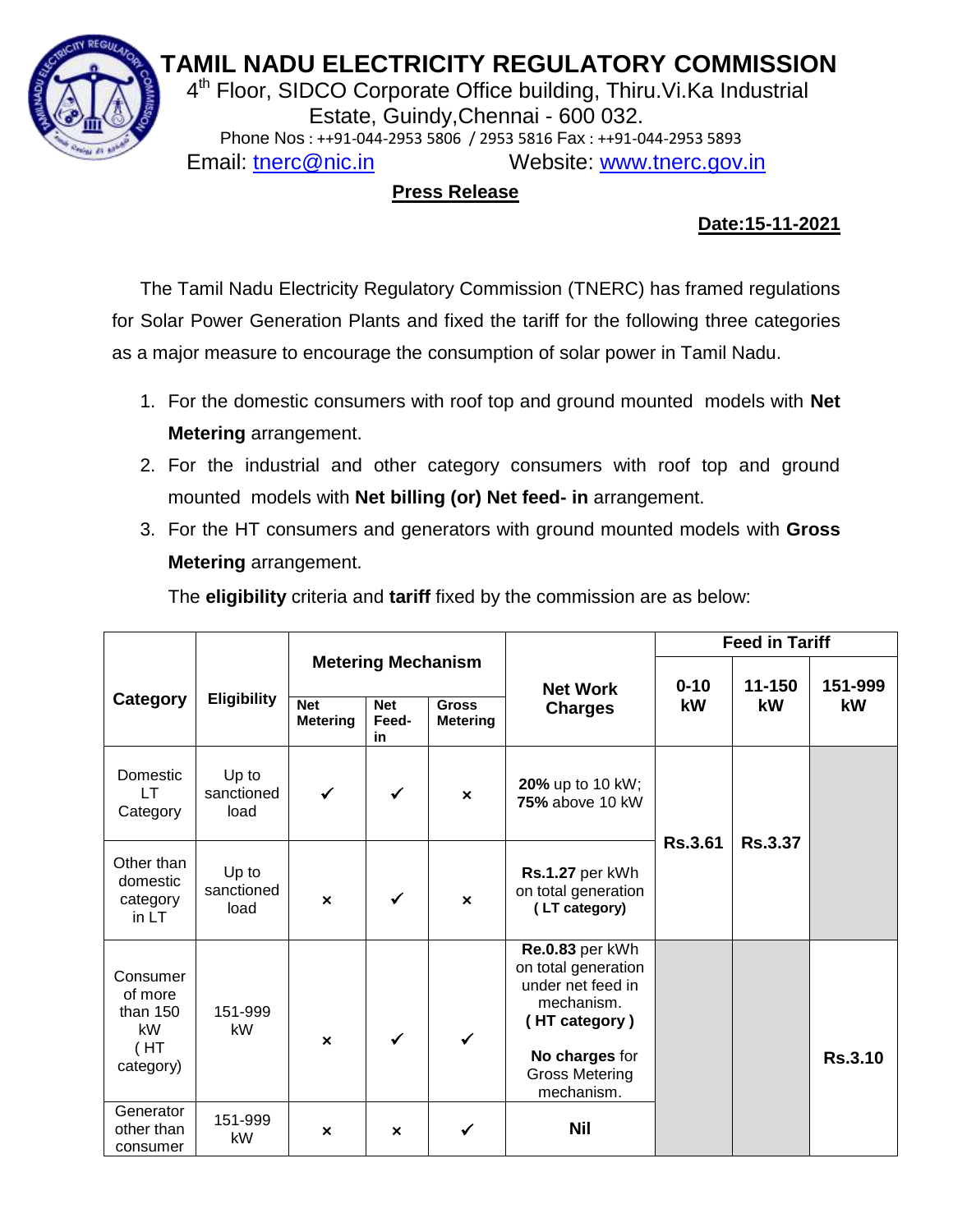## **Billing Methodology:**

## **Net Metering:**

- Energy exported to grid is deducted from energy imported from grid and consumed to arrive at the net imported and consumed units. The net imported units are billed on the basis of retail tariff.
- If the export is more than the import, the net export shall be credited and carried over to next billing cycle.

# **Net billing (or) Feed-in-Tariff:**

- The monitory value of the imported energy is debited at retail tariff; the monitory value of exported energy is credited at feed-in tariff fixed by the Commission and shown in the above table.
- The monitory value of the exported energy is deducted from the monitory value of imported energy to arrive at the net amount to be billed.

#### **Gross Metering:**

- Gross metering involves selling entire solar energy generated to licensee. This category is idle for distributed generation.
- The exported solar energy is credited at the above feed in tariff.

# **Advantage for domestic consumers:**

Domestic consumers who have been provided with the solar **net-feed-in facility** as per TNERC Order No.3 of 2019 shall have option to migrate to the solar energy **net metering** mechanism.

#### **Advantages of gross metering:**

- Any public (need not be a consumer ) who own a land can set up solar plant with gross metering.
- As the eligible load begins from 151 kW ( up to maximum of 999kW ), public with small land can install solar plant with moderate investment
- The solar plant can be connected to the nearby HT feeder with limited expenditure. No separate line up to the substation is needed to be laid.